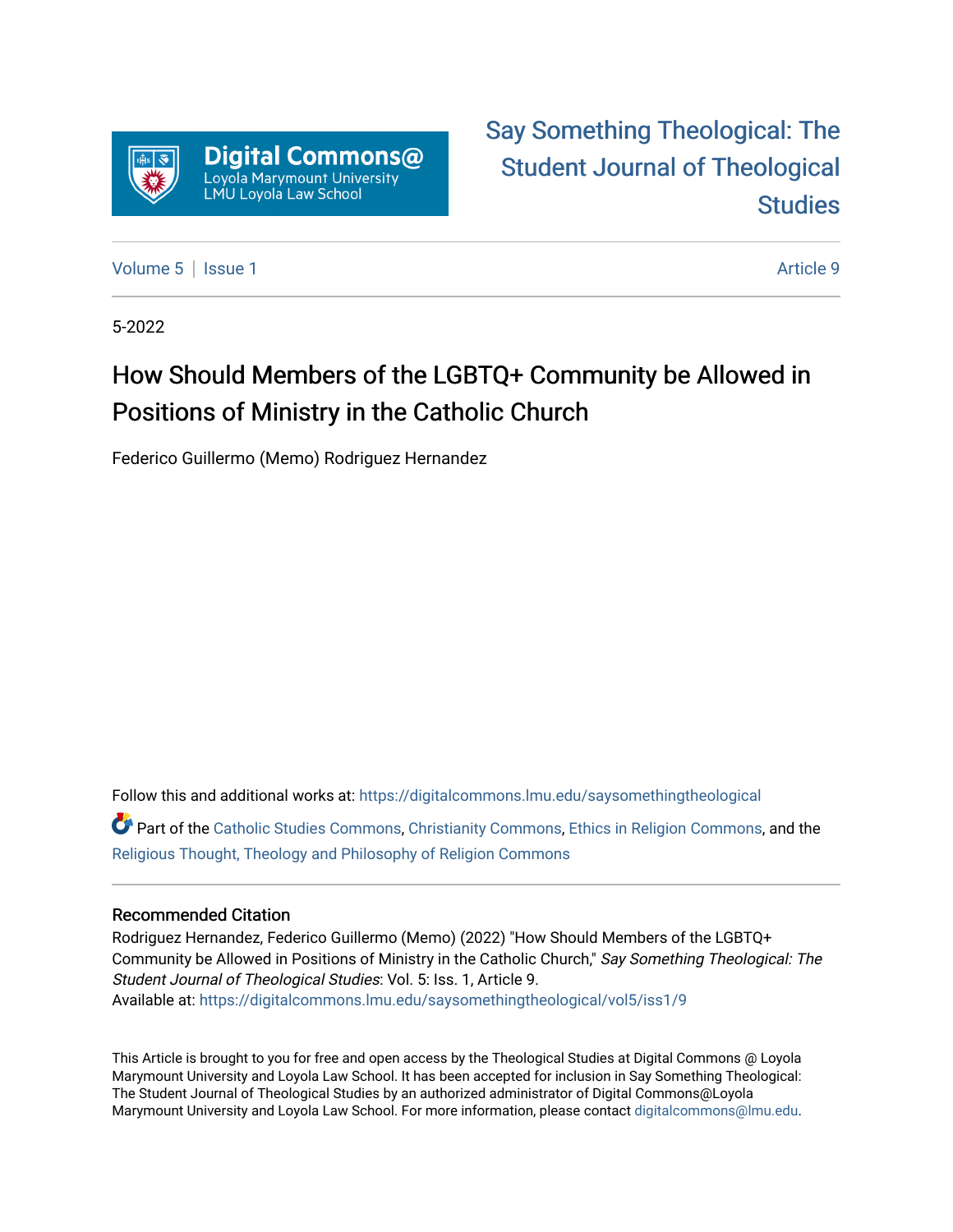

# **How Should Members of the LGBTQ+ Community be Allowed in Positions of Ministry in the Catholic Church**

By Federico Guillermo (Memo) Rodriguez Hernandez

**Abstract:** The Catholic Church has had an inconsistent approach to the LGBTQ+ community. The Church speaks of respect, compassion, and sensitivity, while at the same time terminates the employment of workers who openly identify themselves as LGBTQ+, without any other cause for termination. The Church also frequently hinders opportunities for ministry for members of the LGBTQ+. This article calls for a consistent application of Catholic doctrine, so that the respect, compassion, and sensitivity the Church teaches we are to show to members of the LGBTQ+ community is not obscured with unjust discrimination. Based on solid Catholic doctrine, I will establish the moral good of including members of the LGBTQ+ community in ministerial efforts, especially to other members of the community. I will also present some of the pastoral needs of the members of LGBTQ+ community, which include issues of self-acceptance, family rejection, socioeconomic disadvantages, discrimination, recognition of same-sex unions, violence, and suicide. All of these are recognized as valid fields for Catholic ministry, and it should be no different for members of the LGBTQ+ community. Furthermore, issues of violence and suicide are directly related to the "sanctity of life," a preeminent area of concern for the Catholic Church. I will argue that it is imperative for the Church to approach the LGBTQ+ community with a renewed commitment to building bridges that will make it easier for members of the LGBTQ+ community to come to our family of faith, and experience welcoming and love.

**Keywords:** LGBTQ+**,** Discrimination**,** Ministry**,** Pastoral Needs**,** Building Bridges

# **Introduction**

The purpose of this study is to explore the issue of allowing members of the LGBTQ+ community in positions of ministry in the Catholic Church as a moral problem. Currently, we still see a strong and heated debate as to whether sexuality or gender identity should disqualify a person for ministry or employment in the Church. The purpose of this study is to constructively contribute to this discussion, which goes deep into the hopes and aspirations of a non-negligible number of people. Before

*Say Something Theological: The Student Journal of Loyola Marymount University Theological Studies*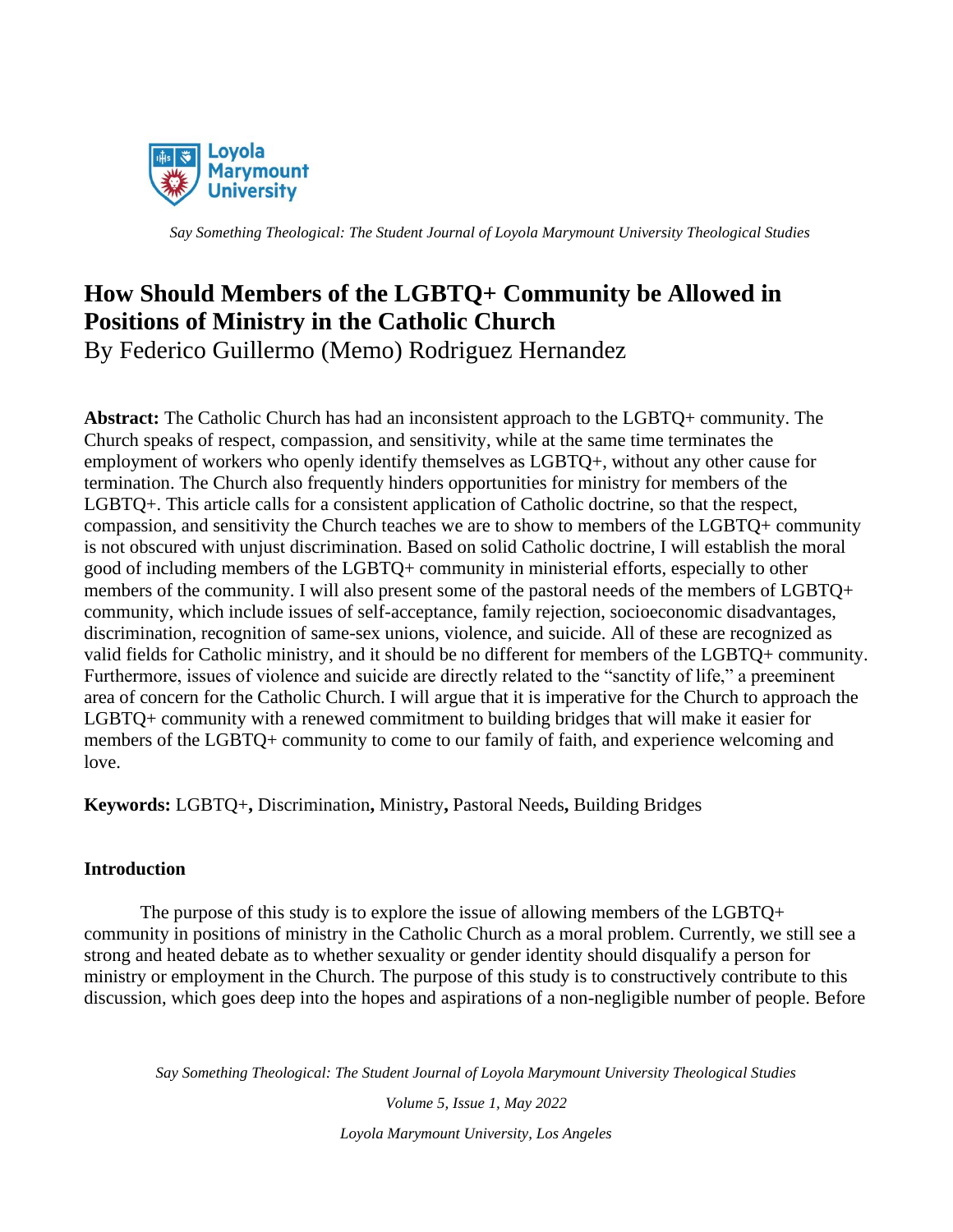

we can approach the moral aspects of this issue, we must first realize this is also a problem of language and definitions.

#### **Meeting and Understanding the Member of the LGBTQ+ Community**

The subject of this study, who we have identified as a "member of the LGBTQ+ community" is someone who publicly manifests a non-conforming sexuality or gender identity. In terms of sexual or romantic orientation, "non-conforming" means anything other than exclusively or strongly predominant heterosexuality. This includes, but is not limited to homosexuality, bisexuality, pansexuality, etc. In terms of gender identity, "non-conforming" means anything other than cisgender (an individual whose gender identity matches their assigned sex at birth). This includes transgender, gender-fluid, non-binary identities, etc.

The "member of the LGBTQ+ community" collective name may not be universally considered a perfect fit, but I am proposing it as inclusive of all the members of this group, and I believe it is mutually acceptable to the majority of both the members of the group and those who are not members of the group.

As a first step, we will define "biological sex" as the anatomic and physiological characteristics of an individual that dictate endocrine and reproductive functions. In our culture, we assign a sex to an infant at birth based on these characteristics. Human sexuality is much more complex than just the biological sex, and for the purposes of this study, we will define sexuality as sexual or romantic orientation, which refers to the physical and/or emotional attraction experienced by the individual, and the actions motivated by such attraction toward other consenting adults. Gender identity on the other hand, refers to the self-perception of the individual as a gendered person within their respective culture.

For the sake of brevity, we will not include in this study issues specific to individuals with a nonbinary biological sex, because in our cultural context, it is generally accepted that biological sex is not publicly manifested. They are included to the extent that their life situations can be assimilated to the life situations of persons with non-conforming sexual orientations or gender identities. In a similar way, we will not include in this study issues related to individuals who choose not to publicly manifest their nonconforming sexual orientation or gender identity. Their pastoral needs are no less important, but whatever obstacles they face in fulfilling those needs or in contributing to fulfilling the needs of others, cannot be related to a personal characteristic that is not publicly observable. Also not included in this study are issues related to gender expression, such as clothing, tonality of voice, personal appearance, etc., since these are performative, mutable, and not pertaining to the person's lasting, stable self-identity, as sexuality and gender identity are. Finally, we will not include issues related to behaviors such as

*Say Something Theological: The Student Journal of Loyola Marymount University Theological Studies*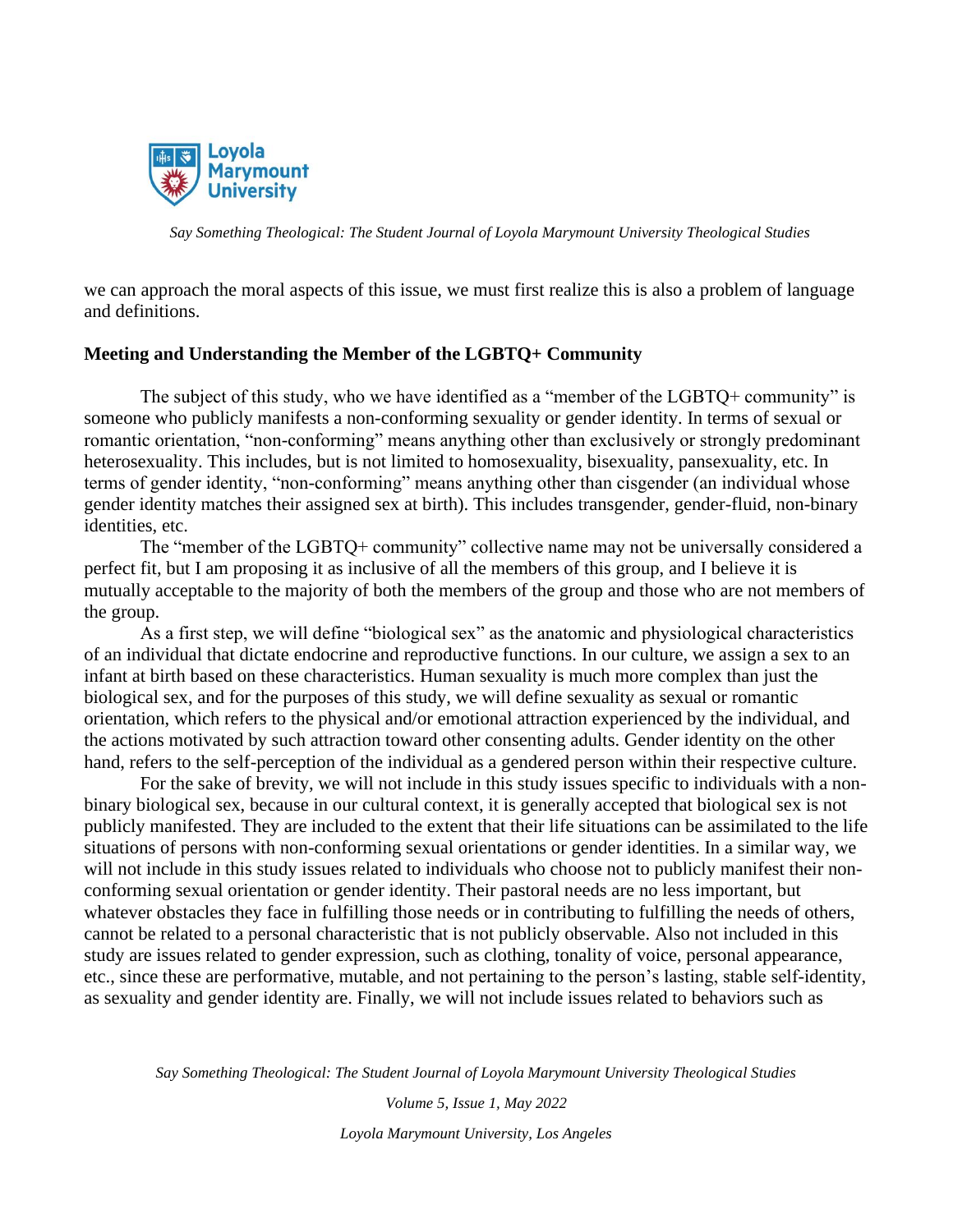

pedophilia, bestiality, polyamory, etc., because they do not involve two consenting adults. We will never justify sexual abuse by anyone, regardless of their biological sex, sexual orientation, gender identity, gender expression or any other personal characteristic.

In summary, for the purposes of this study, a "member of the LGBTQ+ community" is an individual with a publicly manifested non-conforming sexual or romantic orientation, a non-conforming gender identity or both, regardless of their gender expressions or biological sex.

## **The Moral Nature of Inclusion in Ministerial Activity**

We will now explore the reasons why the matter of including members of the LGBTQ+ community in ministerial activities are a moral problem. We begin our analysis from the perspective of St. Thomas Aquinas, who shows a clear argument in favor of the idea that all agents act for a good:

For that every agent acts for an end clearly follows from the fact that every agent tends to something definite. Now that to which an agent tends definitely must be befitting to that agent, since the latter would not tend to it save on account of some fittingness to it. But that which is befitting to a thing is good for it. Therefore, every agent acts for a good. Further, the end is that wherein the appetite of the agent or mover is at rest, as also the appetite of that which is moved. Now it is the very notion of good to be the term of appetite, since good is the object of every appetite. Therefore, all action and movement is for a good.<sup>1</sup>

It is clear, therefore, that the desire of a member of the LGBTQ+ community may have to participate in the life and ministry of the Church is likely motivated by the pursuit of a good end, or at least an end which that person perceives as good. It can be shown that the good found in participating in the ministry of the Church is an actual, objective good. Moreover, it is a responsibility of all the members of the people of God. The Catechism of the Catholic Church clearly states: "Jesus Christ is the one whom the Father anointed with the Holy Spirit and established as priest, prophet, and king. The *whole* People of God participates in these three offices of Christ and bears the responsibilities for mission and service that flow from them. [emphasis added] $"^2$ 

*Say Something Theological: The Student Journal of Loyola Marymount University Theological Studies*

*Volume 5, Issue 1, May 2022*

<sup>&</sup>lt;sup>1</sup> St. Thomas Aquinas, *Introduction to St. Thomas Aquinas*, ed. Anton Charles Pegis (New York: The Modern Library, 1948), 432.

<sup>&</sup>lt;sup>2</sup> Catholic Church, "The Vocation to Chastity," in *The Catechism of the Catholic Church*, 2<sup>nd</sup> ed. (The Vatican: Libreria Editrice Vaticana, 2012), article 783 (hereafter cited as Catechism).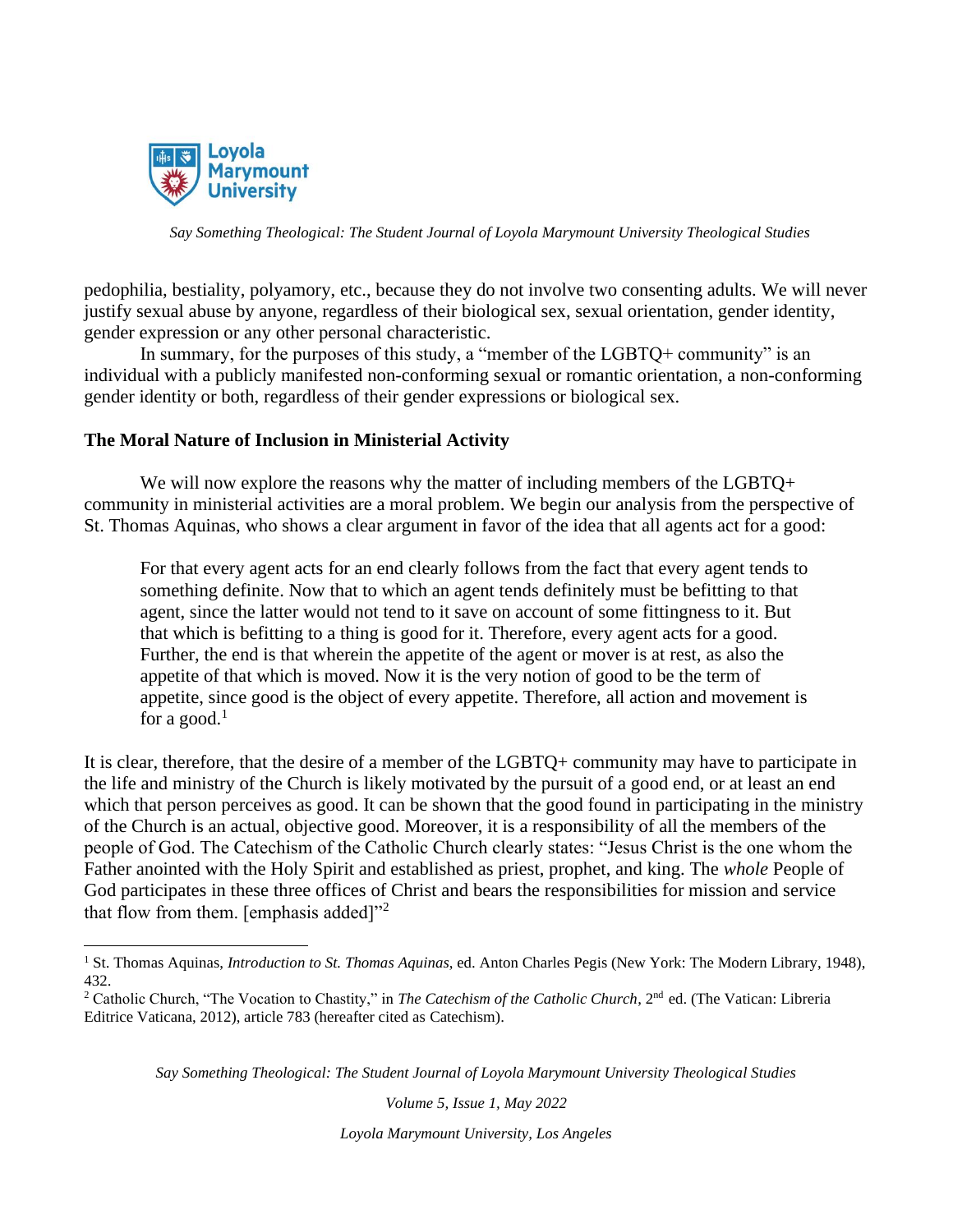

Christian ministry is not only a good, but it is also the source of good for others. Martin Luther offers a helpful insight. Speaking specifically about the ministry of preaching he states: "To preach Christ means to feed the soul, make it righteous, set it free, and save it."<sup>3</sup> What is said about preaching can easily be extended to other forms of ministry, because all forms of true ministry have the goal of announcing the Gospel of Christ and the Kingdom of God.

Furthermore, Luther very aptly identifies the experiential nature of preaching when he states that "[Christ ought] to be preached to the end that faith in him may be established that he may not only be Christ, but be Christ for you and me, and that what is said of him and is denoted in his name may be effectual in us."<sup>4</sup> Luther is saying that the most effective announcement of Christ is one that brings Christ to the life experience of those who are ministered to, and strongly implies that those in the best position to minister in such a way are the ones who share similar experiences with those they are ministering to. Members of the LGBTQ+ community are naturally better suited than anyone else to minister to other members of the LGBTQ+ community, by virtue of their shared experiences. More clearly, Luther affirms that, just as Christ put on our humanity to bestow on us grace, "the good things we have from God should flow from one to the other and be common to all, so that everyone should 'put on' his neighbor, and so conduct himself toward him as if he himself were in the other's place."<sup>5</sup> This opportunity for ministry within the LGBTQ+ community in no way should exclude members of the LGBTQ+ community from ministering to the entire people of God, for we all share a common humanity and a common baptism. Any attempts on limiting or preventing a member of the LGBTQ+ community to participate in the life and ministry of the Church is, therefore, an attempt to limit or prevent their access to something which is good, and which can also bring good to others. That this is a moral issue should be sufficiently clear.

Let us now explore what happens when such participation is limited or restricted. To do that, we will draw a comparison between the experience of the member of the LGBTQ+ community who is segregated from Church life and ministry with the experience of people of color in the times of segregation in the United States. Before we begin, we need to acknowledge that a person's race is almost always manifested in public, while sexuality and gender identity may not always be. Therefore, the comparison is valid and helpful only up to a certain point.

Just like race, sexuality and gender identity pertain to the person's lasting, stable self-identity. Discriminating against someone because of sexuality or gender identity is perceived, just as racial discrimination is an aggression against who the person is and not only against what the person does. Just

*Say Something Theological: The Student Journal of Loyola Marymount University Theological Studies*

*Volume 5, Issue 1, May 2022*

<sup>3</sup> Martin Luther, *Selections from His Writings*, ed. John Dillenberger (New York: Anchor Books, 1962), 55.

<sup>4</sup> Luther, *Selections,* 66.

<sup>5</sup> Luther, *Selections,* 79.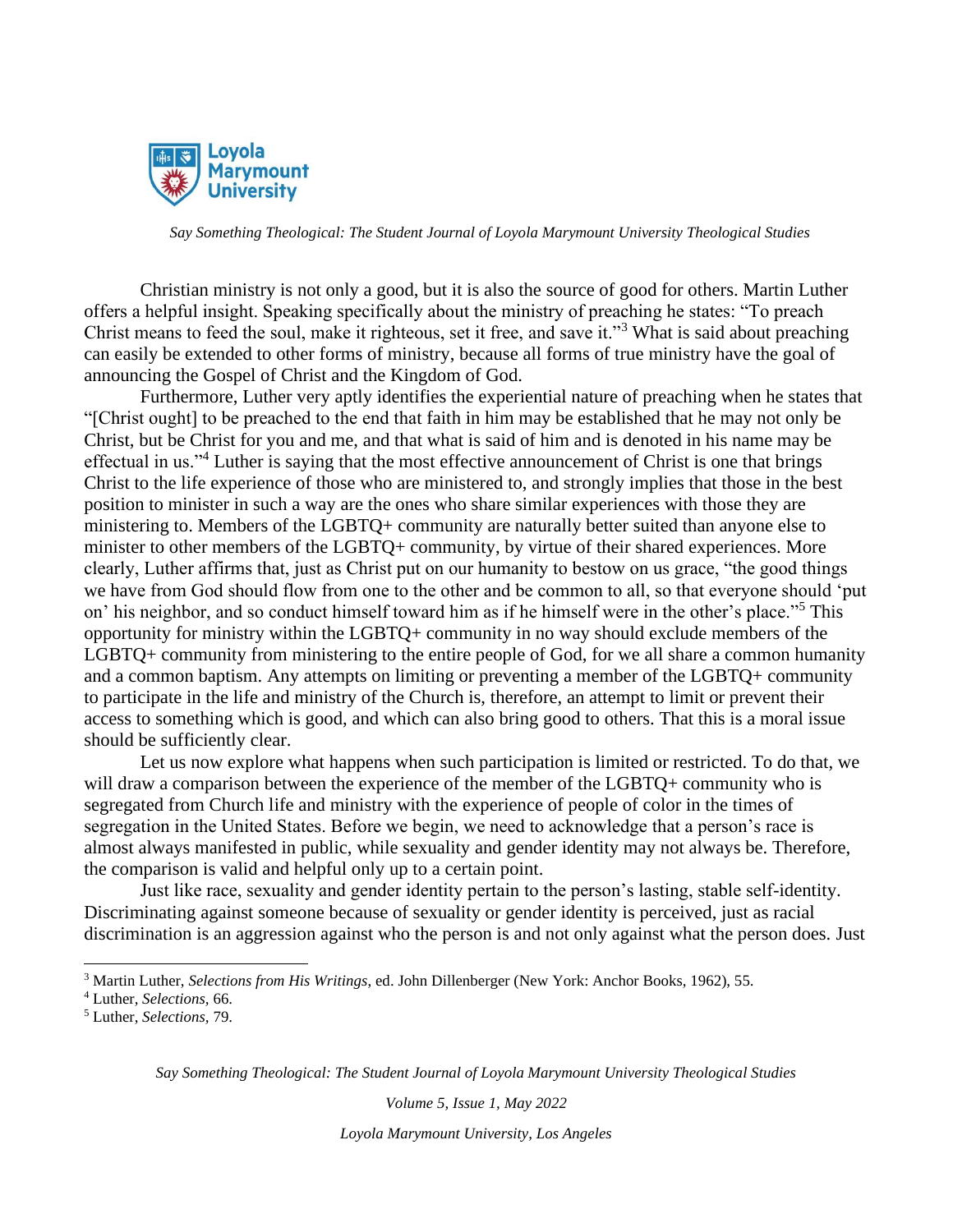

like race, sexuality, and gender identity are not chosen by the individual, they are not chosen as a preference over other equally accessible option. Just like a person cannot chose to be black or white, a person cannot choose to be heterosexual or homosexual, cisgender, or transgender. Individuals discover, not choose, these aspects of their identity at various stages of their socio-intellectual-emotional development. Discriminating against someone because of sexuality or gender identity is perceived as based on a characteristic the person cannot choose or change. Even people who have in the past been involved in attempts to change individuals' sexuality or gender identity now accept this change is impossible, no matter the techniques or resources employed in these attempts. The attempts themselves have lasting traumatic effects in the recipients of such "therapies." Most famous among these is Alan Chambers, former president of Exodus International<sup>6</sup>, an infamous, now defunct organization dedicated to providing these treatments, which are now considered illegal in many places. Just like race, sexuality and gender identity are routinely being used, in some cases even by the Catholic Church and affiliated organizations, to deny people employment, education, healthcare and other services. Just like race, sexuality and gender identity are statistically significant risk factors for violence, suicide, homelessness, drug use, sexual abuse and State-sanctioned and State-sponsored repression and murder.

In times of the segregation, a person of color was considered less valuable than a white person, as powerfully expressed by Dr. Martin Luther King Jr. when he wrote: "Today another curious formula seems to declare he is fifty percent of a person. Of the good things in life, the Negro has approximately one half those of whites. Of the bad things of life, he has twice those of whites."<sup>7</sup> In our day, members of the LGBTQ+ community are also scapegoated as "the other," someone who does not belong in human society, less than a person… an abomination.

The Catholic Church is not exempt from these injustices. Even though the Catechism of the Catholic Church is clear in stating that members of the LGBTQ+ community "must be accepted with respect, compassion, and sensitivity. Every sign of unjust discrimination in their regard should be avoided;"<sup>8</sup> The reality is that many in positions of power in the Church do not seem to have any regard for this article of the catechism. In 2019, the media provided extensive coverage of the case of Brebeuf Jesuit Preparatory School in Indianapolis, which was pressured by their archbishop to dismiss a teacher who entered a same-sex civil marriage. When the school declined the archbishop's request, he issued a decree stating that Brebeuf could no longer call itself a Catholic school. The complaint made its way to

*Say Something Theological: The Student Journal of Loyola Marymount University Theological Studies*

*Volume 5, Issue 1, May 2022*

<sup>6</sup> GeekyJustin, *Former "Ex-Gay" Leader Alan Chambers: "No One Changes Their Sexual Orientation. It Doesn't Happen,"* YouTube video, 1:07:47, July 2, 2019, https://youtu.be/IJQCO8c1cRk?t=1613.

<sup>7</sup> Martin Luther King, Jr., *I Have a Dream: Writings and Speeches That Changed the World*, ed. James Melvin Washington (San Francisco, CA: HarperOne, 1992), 170.

<sup>8</sup> Catechism article 2358.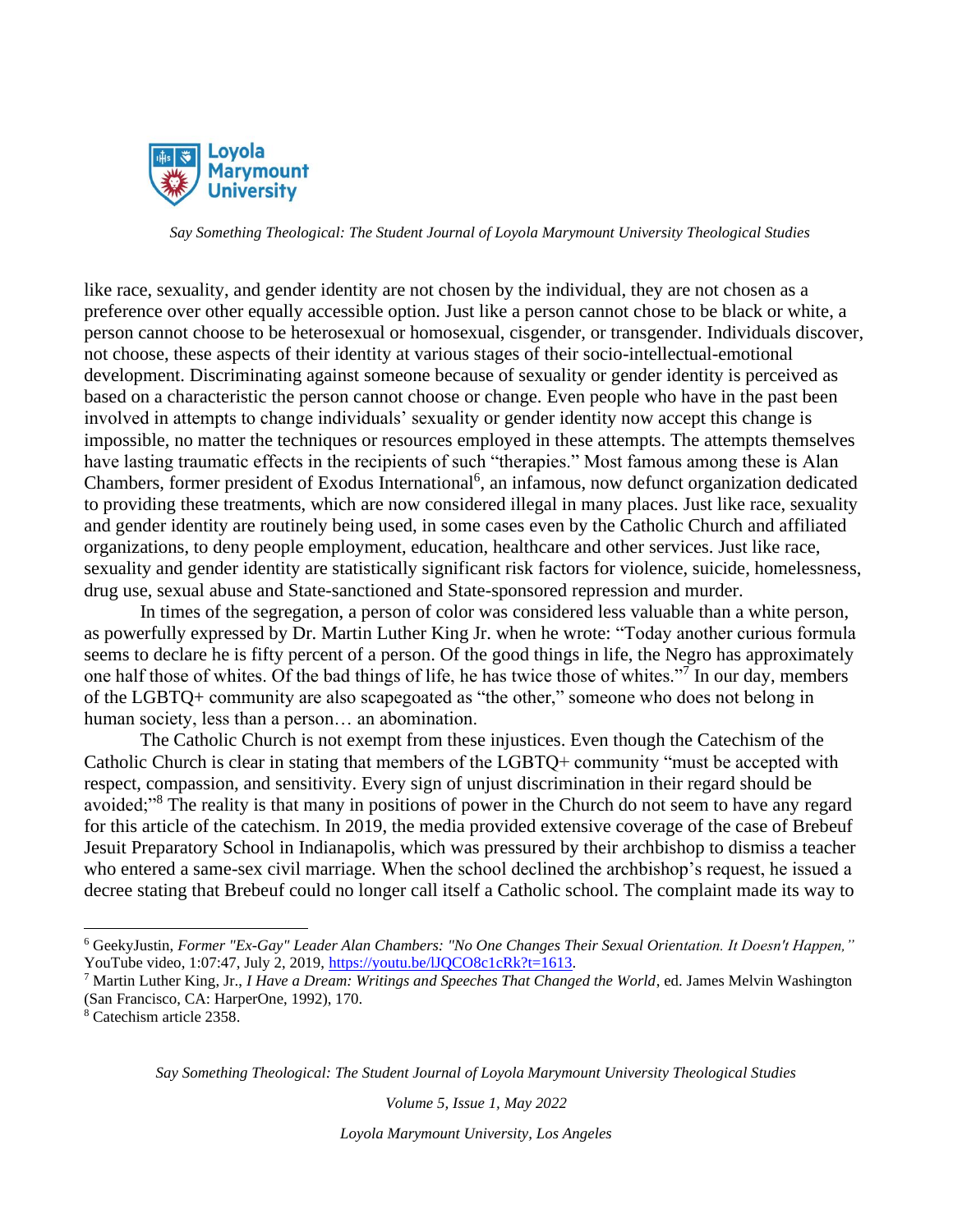

Rome and Rome decided not to back the archbishop's decree but failed to issue any other statement of support for the school or the teacher. This was a highly publicized case, but there are countless others of employees or even students at Catholic institutions who have been harassed and dismissed because of their sexuality or even that of their parents. I find intellectually impossible to reconcile these facts with the article of the catechism quoted above. In these cases, and many others, the theory and the praxis are completely at odds with each other.

Actions speak much louder than words. These inconsistencies have caused a mutual estrangement between the Catholic Church and a vast majority of the members of the LGBTQ+ community, and mutual misunderstandings multiply. Particularly insidious among these are the misunderstanding around the words of the catechism, when it calls homosexual inclinations "objectively disordered."<sup>9</sup> It is exceedingly difficult to convince those offended by these words that the Church is talking about acts, not persons and is using a philosophical term, not its psychological or clinical homonyms. The offended individuals do not hear "you should not do that," instead they hear "you are an abomination." Who can blame them for leaving this Church?

It is clear now that we have a problem and one of an undeniably moral nature. Solving this problem is therefore an imperative if the Church has any hope of keep bringing the Good News to members of the LGBTQ+ community. The stakes cannot be higher. If we fail, we will have alienated an immense number of our brothers and sisters. If we succeed, then the members of the LGBTQ+ community could join in with the persons of color when Dr. King declares "We Negroes have replaced self-pity with self-respect and self-deprecation with dignity."<sup>10</sup>

## **Pastoral Needs of the Member of the LGBTQ+ Community and the Response of the Catholic Church**

#### Self-Acceptance

One of the basic tenets of the Christian faith is that God loves us unconditionally (which does not mean that God's love for us is without consequences). It could be argued that none of the other truths of the Christian faith can be properly and fully understood without a firm assent to this underlying assumption. In many contexts, this is a difficult truth to accept, because in many ways, our contemporary Western society is built around a different assumption, namely, whatever is good needs to

*Say Something Theological: The Student Journal of Loyola Marymount University Theological Studies*

*Volume 5, Issue 1, May 2022*

<sup>&</sup>lt;sup>9</sup> Catechism article 2358.

<sup>10</sup> King, Jr., *I Have a Dream,* 5.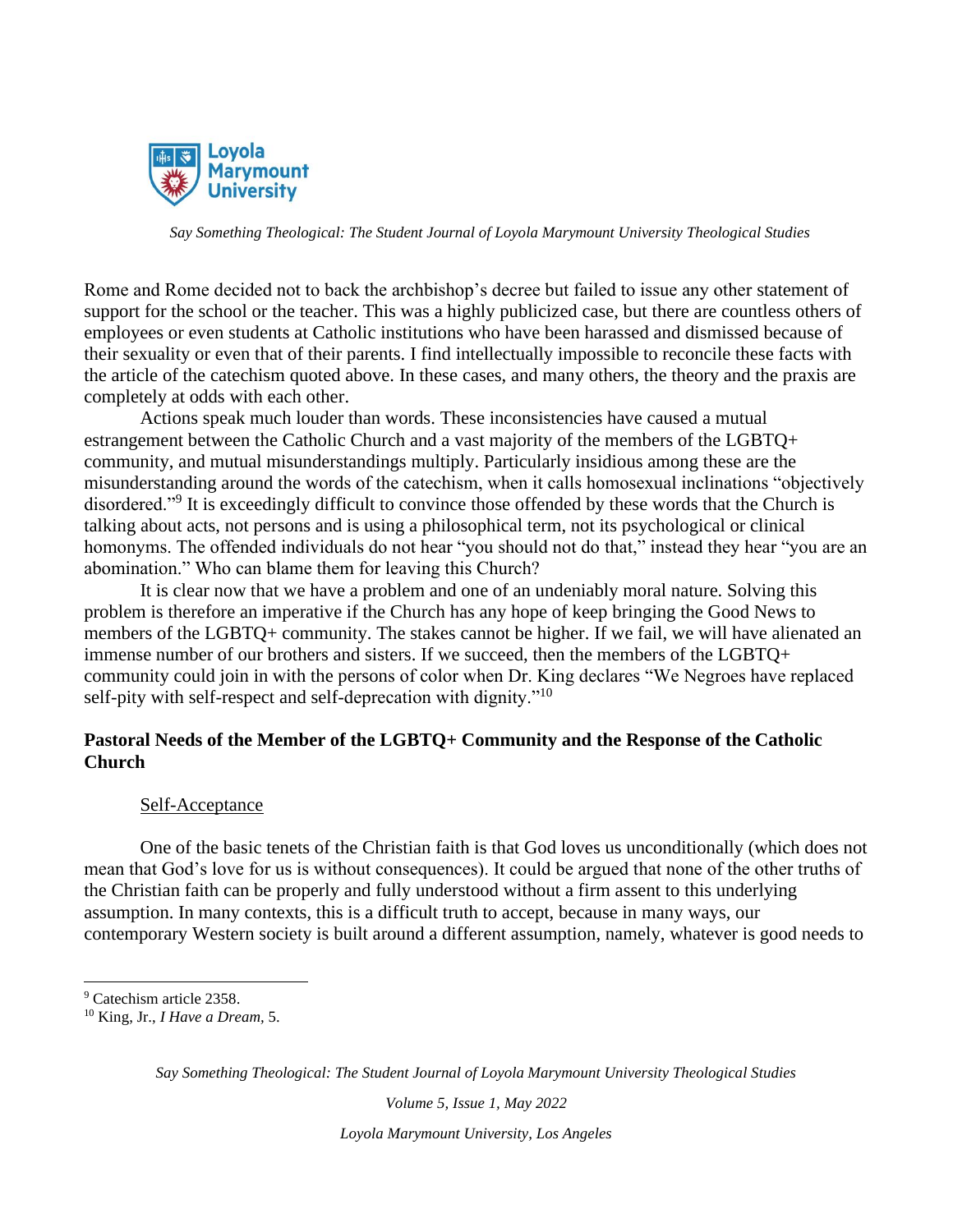

be earned and sometimes that includes acceptance, support, and affection. A significant number of evangelizing efforts in the Catholic Church have made "God loves you" one of the first ideas to be announced and discussed with their audiences as an implicit pre-requisite for the kerygmatic proclamation of the Paschal Mystery.

Unfortunately, the member of the LGBTQ+ community faces an almost unsurmountable amount of mixed signals about this: God loves you, but at the same time God hates an essential aspect of your personal identity; God loves you unconditionally, but not really, for you have to renounce your sexuality or your gender identity if you ever want to move out of square one in this game; God created everything in wisdom and love, except you, for your sexuality or your gender identity are a mistake and therefore cannot come from God and therefore, you are an abomination.

It is extremely challenging for a cis-heterosexual person to convey the unconditional love of God to a member of the LGBTQ+ community in the context of the Catholic culture. There always seems to be an implicit or explicit sense, at least a suspicion, of "yes... but." It would be much more effective to have a member of the LGBTQ+ community witness to their own experience of God's unconditional love: "If God loves me, God surely can love you." That is, after all, the way it is supposed to be done.

#### Family Rejection

Lack of self-acceptance is not unusually inflamed by family rejection. Frequent Los Angeles Religious Education Congress speaker, Dr. Arthur Fitzmaurice is generous in sharing his bone-chilling testimony: He was living in California, when he gathered enough courage to travel to Boston to "come out" to his parents. The religiously motivated couple made no effort to conceal their disgust and disappointment at their son. After his flight back to California, Dr. Fitzmaurice called his mother to let her know he arrived safely. Her response was that of disappointment, for she was hoping his plane would crash and that way she would not have to deal with having a gay son. Indeed, this is not the Catholic response to the situation, but who is there to tell that to these parents or to the many who act like them? Who is there to properly catechize them? Who is there to medicinally require them to refrain from receiving the sacraments until they take a hard look at their values and their actions and contrast them to the Gospel? Yes, most attendees at Congress express our dismay at this story and our solidarity with Arthur, but unfortunately, Congress attendees are not really a representative sample of members of the Catholic Church in this, and in many other respects.

Family disintegration for members of the LGBTQ+ community takes yet another form in the Catholic context, and that comes from the firm opposition the Church has to adoption of children by same-sex couples. It is difficult to match the discourse about the importance of the family with the

*Say Something Theological: The Student Journal of Loyola Marymount University Theological Studies*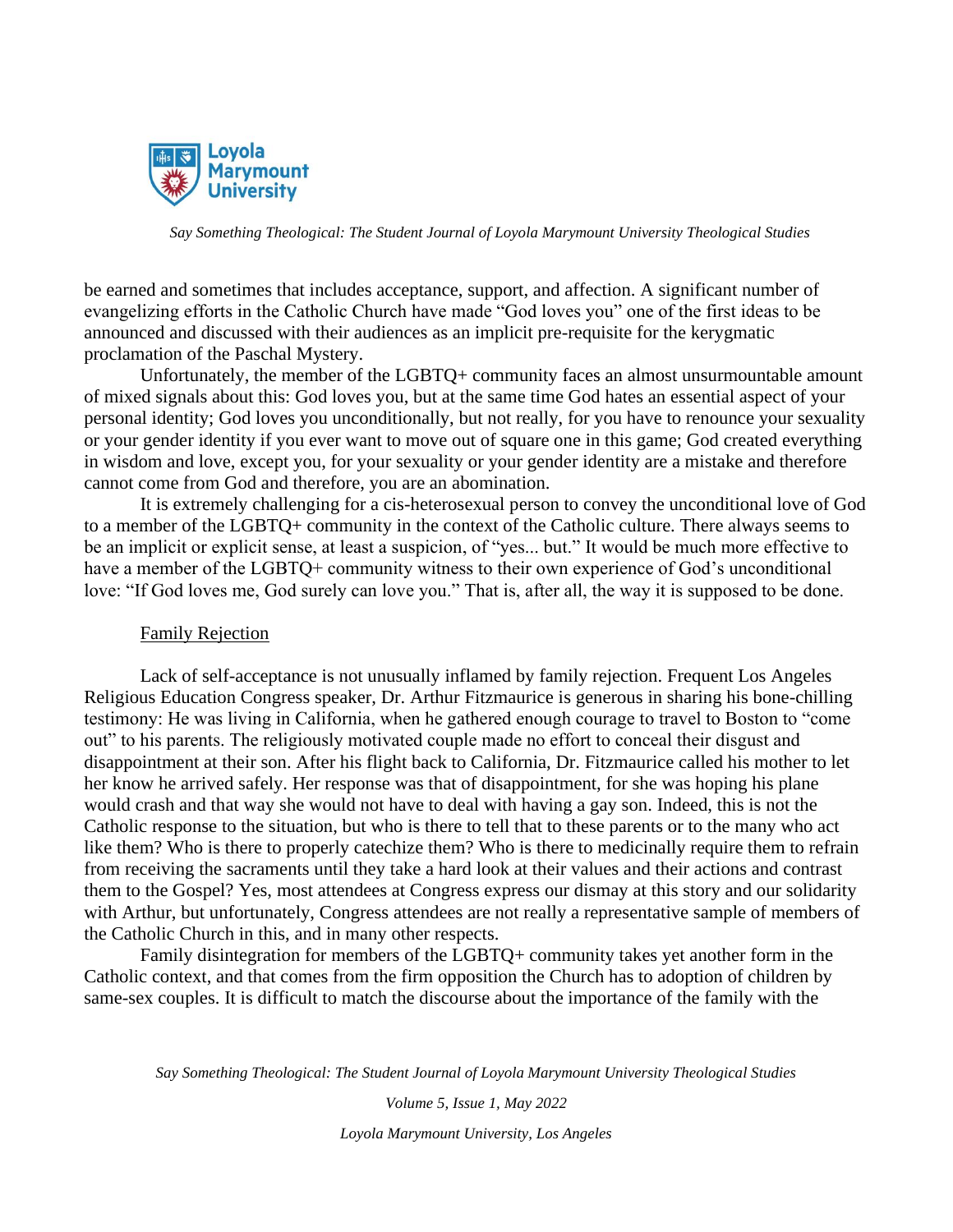

vehemence in denying some children access to a family, just because the composition of the family is not the traditional one. The message is clear: If you are a member of the LGBTQ+ community, your family is not a real family; you are not capable of love in the self-transcending way required to have a meaningful relationship with your partner or to raise healthy children; you are "less than." By the way, to add insult to injury, we only need to see the number of cis-heterosexual individuals who do not give any indication whatsoever of being capable of such love. There is a clear need to listen to the voices of LGBTQ+ parents and to objectively evaluate their experiences. These findings would have much more relevance than any theoretical framework of assumptions imposed on them.

#### Socioeconomic Disadvantages and Discrimination

According to the Office of Socioeconomic Status of the American Psychological Association, members of the LGBTQ+ community are especially susceptible to socioeconomic disadvantages. To cite a few: 29 percent of bisexual women and 23 percent of lesbians are living in poverty, compared to 21 percent of their heterosexual counterparts. When it comes to men, the percentages are 20 percent and 25 percent, compared to 15 percent. Transgender adults are nearly 4 times more likely to have a household income of less than \$10,000 per year compared to the general population. 90 percent of transgender individuals reported experiencing harassment, mistreatment, or discrimination at work due to their gender identity. $11$ 

Just as in the case of racial discrimination, a sustainable improvement in these differences based on sexuality or gender identity will only be possible when the members of the LGBTQ+ community are empowered to be their own principal advocates. It is a matter of justice and the Church needs to be an instrument in attaining those improvements, but the Church will only be able to do so if members of the LGBTQ+ community are listened to and valued as they are and where they are.

#### Same-Sex Unions

The Catholic Church has been unequivocally opposed to the idea of a same-sex marriage. The Church believes she does not have the authority to re-define an institution that has been elevated to the dignity of a sacrament. The argument is solid, and it would be an infringement in religious liberty to impose anything to the contrary. On the other side, it should be just as evident that for non-celibate

*Say Something Theological: The Student Journal of Loyola Marymount University Theological Studies*

*Volume 5, Issue 1, May 2022*

<sup>&</sup>lt;sup>11</sup> Socioeconomic Status Office, "Lesbian, Gay, Bisexual and Transgender Persons & amp; Socioeconomic Status," American Psychological Association, [https://www.apa.org/pi/ses/resources/publications/LGBTQ.](https://www.apa.org/pi/ses/resources/publications/lgbt)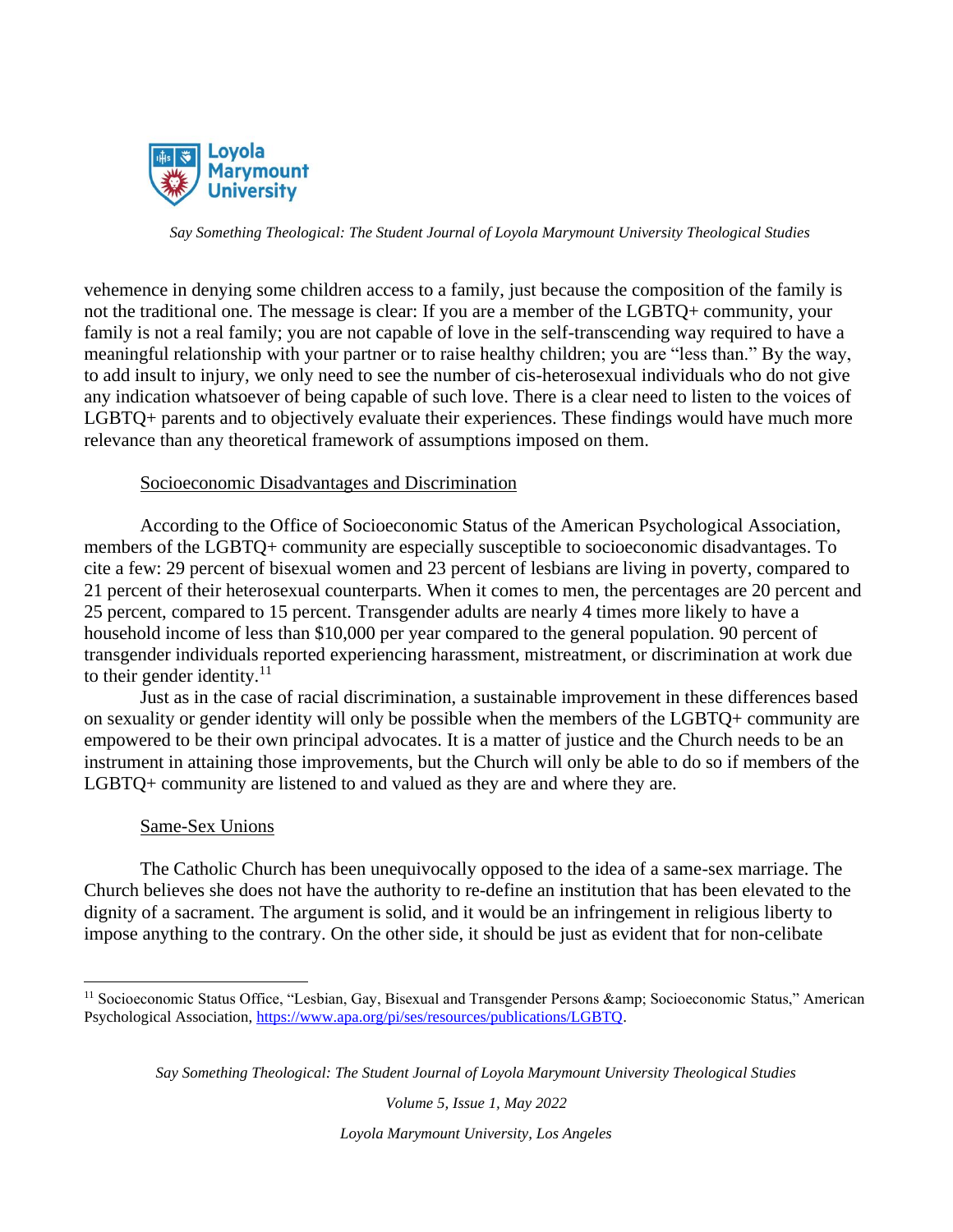

members of the LGBTQ+ community, entering a faithful, stable, and legally protected relationship is better than any other alternative. It is solid Catholic doctrine that a "lesser evil," even assuming it remains an evil, as a "better" choice than a greater one.

It should follow that the Church's opposition to same-sex marriage should not necessarily extend to same-sex civil unions, but unfortunately, for many Catholics, this difference is too nuanced, and many consider a person in a same-sex stable union to be in less condemnable situation than someone who is routinely involved in casual sex with no serious commitments or attachments to their partners. This is backwards! The Catholic Church should allow and even encourage members of the LGBTQ+ community in stable relationships educate the rest of us about their experiences, their joys and hopes, their griefs and anxieties, so we can have a clearer and more accurate picture about the realities of samesex unions and then formulate our theological reflection based on those experiences, illumined by the Word of God. Theology may not depend intrinsically on social context, but it certainly does not happen outside of it. $12$ 

#### Violence and Suicide

In 2009, a study published in *Pediatrics: Official Journal for the American Academy of Pediatrics*, found that "lesbian, gay, and bisexual young adults who reported higher levels of family rejection during adolescence were 8.4 times more likely to report having attempted suicide, 5.9 times more likely to report high levels of depression, 3.4 times more likely to use illegal drugs, and 3.4 times more likely to report having engaged in unprotected sexual intercourse compared with peers from families that reported no or low levels of family rejection."<sup>13</sup>

According to a 2010 study published in the *Journal of Child and Adolescent Psychiatric Nursing*, while religious affiliation in LGBTQ+ children and adolescents was generally positive for that individual's wellbeing, family religious affiliation is linked to lower family acceptance. "Participants who had low family acceptance as adolescents were more than three times as likely to report both

*Say Something Theological: The Student Journal of Loyola Marymount University Theological Studies*

*Volume 5, Issue 1, May 2022*

 $12$  Note: This section was written in May of 2020, before news broke about Pope Francis' endorsement of same-sex unions, LGBTQ persons' right to be in a family and other remarks expressed in the yet unreleased documentary film *Francesco*. Coverage for the news item can be found here[: https://www.youtube.com/watch?v=zhOuFEa52KA.](https://www.youtube.com/watch?v=zhOuFEa52KA) The documentary's main website can be found here[: https://www.francescofilm.com/.](https://www.francescofilm.com/)

<sup>&</sup>lt;sup>13</sup> Caitlin Ryan, David Huebner, Rafael M. Diaz, and Jorge Sanchez, "Family Rejection as a Predictor of Negative Health Outcomes in White and Latino Lesbian, Gay, and Bisexual Young Adults," *Pediatrics: Official Journal for the American Academy of Pediatrics* 123, no. 1 (Jan 2029): 346-352,

<https://pediatrics.aappublications.org/content/123/1/346?download=true.>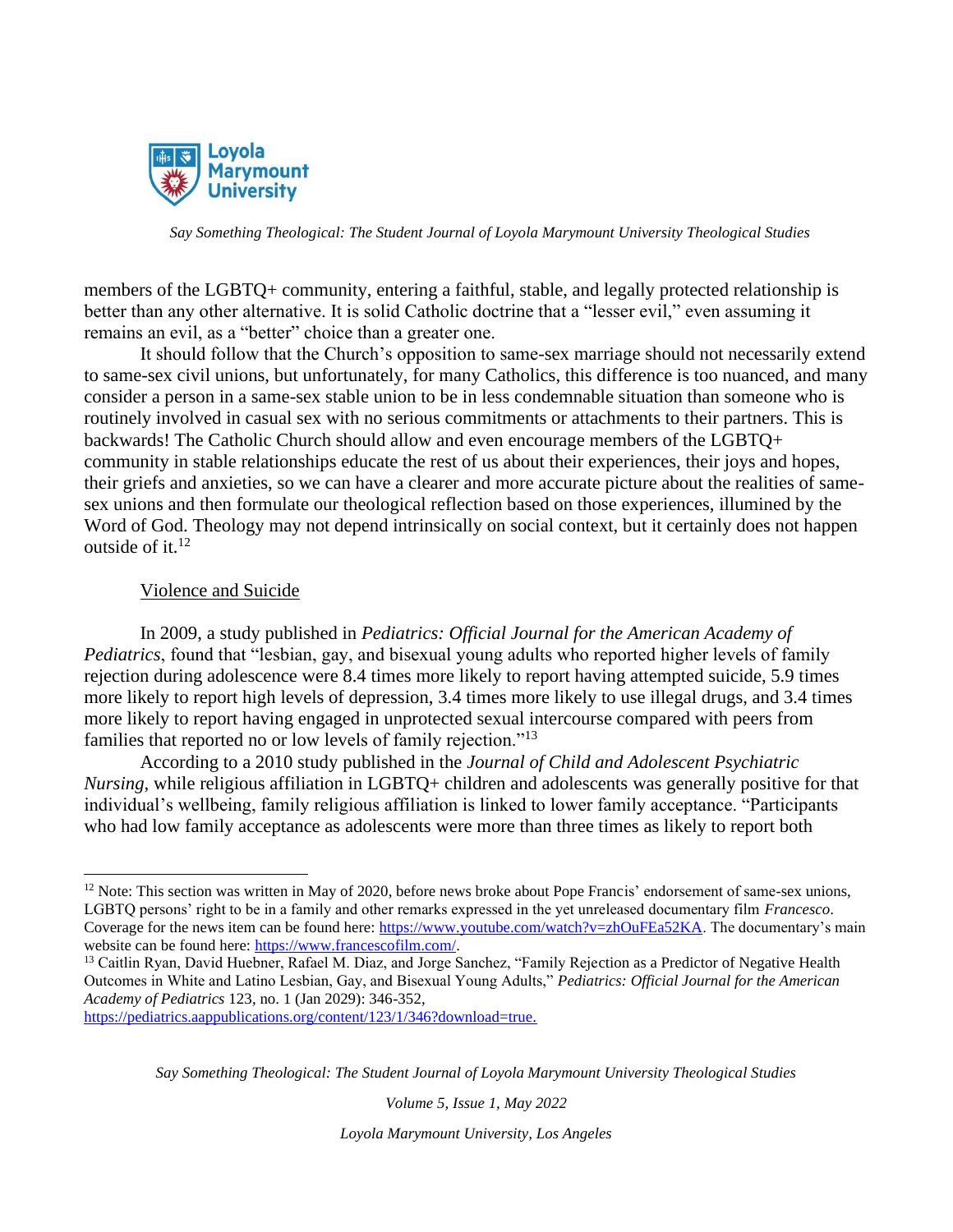

suicidal ideation and suicide attempts compared with those who reported high levels of family acceptance."<sup>14</sup>

These are just two of many studies that point to the same conclusion: Members of the LGBTQ+ community, especially youth, are much more likely to be victims of violence and suicide than their cisheterosexual counterparts. These are life-or-death issues, and they should be considered issues involving the sanctity of life by the Catholic Church. Some Catholics and even some Catholic leaders seem to concur with that notion, but there does not seem to be an official pronunciation of the Church in this regard. If the Church's unequivocal concern for the life of the unborn is based on the *Imago Dei*, shouldn't the Church show the same concern for the life of the member of the LGBTQ+ community? Or is the Church's position that the *Imago Dei* we find in an unborn child is not to be found in the member of the LGBTQ+ community?

We need to be clear: It is not within the scope of this study to challenge or dissent from the Church's position or teaching regarding the morality of homosexual activity. The intention of this study is simply to present some of the facts that are a permanent feature of the daily lives of members of the LGBTQ+ community in our society and evaluate the Church's response to them from an ethical perspective. This is not a call to change our doctrine, it is a call to convert our heart in favor of our LGBTQ+ brothers and sisters.

This study does not advocate for an inconsistent application of Catholic Moral Teaching. If the Church deems it appropriate that a member of the LGBTQ+ community cannot participate in the ministerial life of the Church or be employed by the Church because of their non-compliance with Catholic teaching, then it must also follow that the same restrictions should apply to those who are in common-law or civil marriages, those who have extra-marital affairs, employers who pay unjust wages or otherwise exploit their employees, landlords who charge unjustly high rent to their tenants, people who are untruthful or who fail to attend Sunday Masses, people who espouse racist ideas or behaviors, etc. If complete adherence to Catholic moral teaching is going to be a requirement, then it should apply evenly to all.

## **Issues and Models for the Inclusion of the Member of the LGBTQ+ Community in Church Life and Ministry**

#### Building Bridges

*Say Something Theological: The Student Journal of Loyola Marymount University Theological Studies*

*Volume 5, Issue 1, May 2022*

<sup>&</sup>lt;sup>14</sup> Caitlin Ryan, Stephen T. Russell, David Huebner, Rafael Diaz and Jorge Sanchez, "Family Acceptance in Adolescence and the Health of LGBTQ Young Adults," *Journal of Child and Adolescent Psychiatric Nursing* 23 (2010): 205-213, <https://onlinelibrary.wiley.com/doi/epdf/10.1111/j.1744-6171.2010.00246.x.>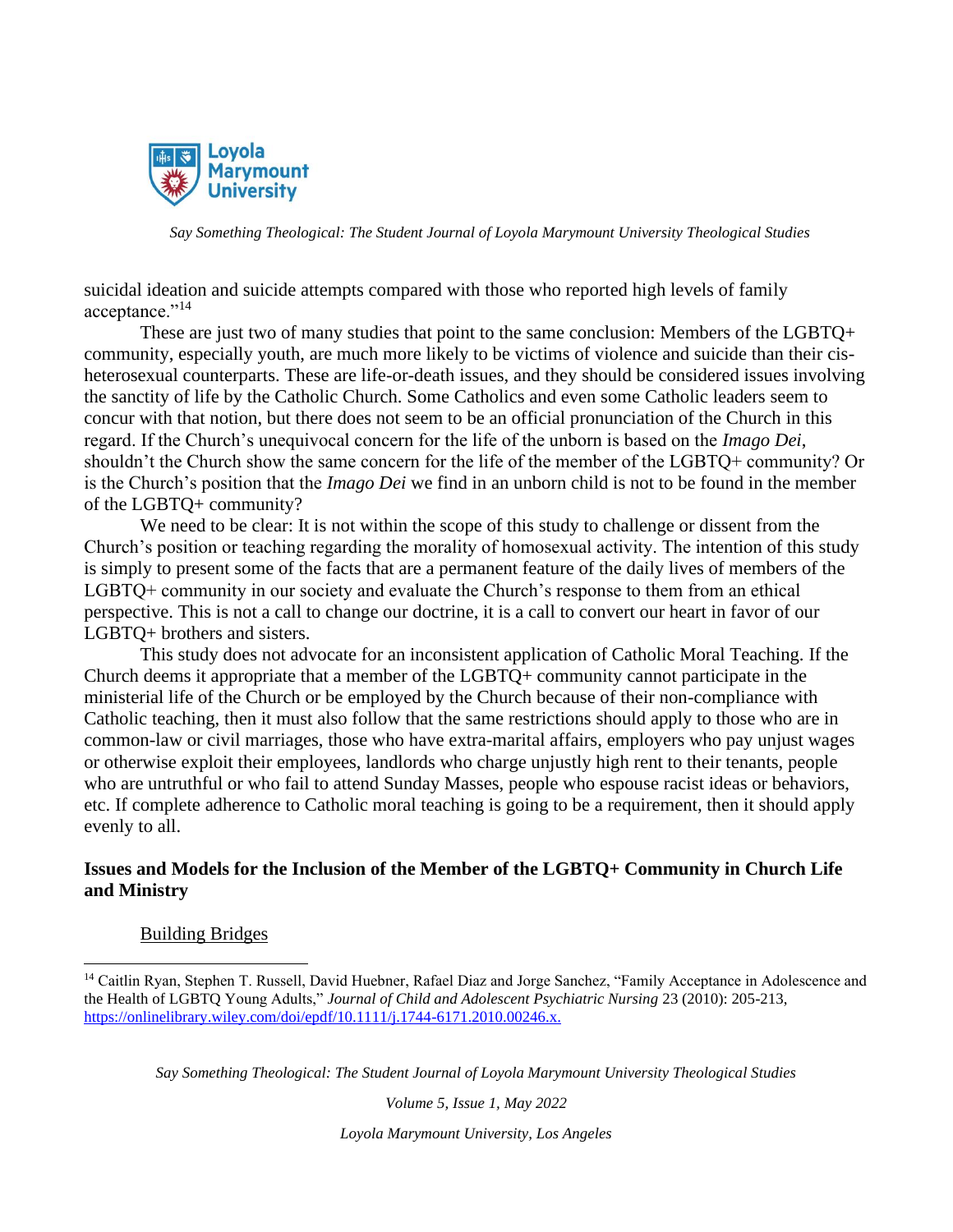

Where do we go from here? If we are truly to convert our hearts in favor of our LGBTQ+ brothers and sisters, we need to start reaching out to them, especially those who have been alienated by Catholic discourse or praxis. Borrowing from Fr. James Martin's inexplicably controversial book on this subject,  $^{15}$  we need to start building bridges of mutual listening, dialogue, understanding and appreciation. Both sides need to work hard, both sides need to forgive and ask for forgiveness, but the Catholic Church needs to have the leading voice and the lion's share in this process.

How do we proceed? I would like to briefly explore two possible models for this process. Different Christian organizations have experimented with each model with different degrees of success. The Catholic Church will have to find her own way, but it is beneficial to take into consideration other communities' experiences.

#### The "Alcoholic" Model

The first model assimilates members of the LGBTQ+ community to alcoholics. This is evidently problematic because it assimilates the sexuality or gender identity of a member of the LGBTQ+ community to an illness. According to this model, a member of the LGBTQ+ community, just like an alcoholic, has a condition that lasts for the rest of the life of those affected. It is not curable; it is only manageable. Affected individuals may or may not be fully responsible for having this condition, but if they do not act on it and if care is taken not to expose them to unreasonable temptations, they are considered in good standing and can fully participate in the life and ministry of the Church. This model requires little, if any change to the doctrinal framework of the Church, however it may not fully appeal to the member of the LGBTQ+ community, who is still treated as defective, diseased, or clinically disordered.

#### The "Gentile" Model

The second model assimilates members of the LGBTQ+ community to the gentiles of apostolic times. According to this model, a member of the LGBTQ+ community is, just like the gentiles used to be, someone who is believed to be outsider, someone who, by their condition, had no access to the community of faith and to salvation. Back in the apostolic era, the Church witnessed the fruits of

*Say Something Theological: The Student Journal of Loyola Marymount University Theological Studies*

*Volume 5, Issue 1, May 2022*

<sup>15</sup> James Martin, S.J., *Building a Bridge: How the Catholic Church and the LGBTQ Community Can Enter into a Relationship of Respect, Compassion, and Sensitivity* (New York: HarperCollins, 2017).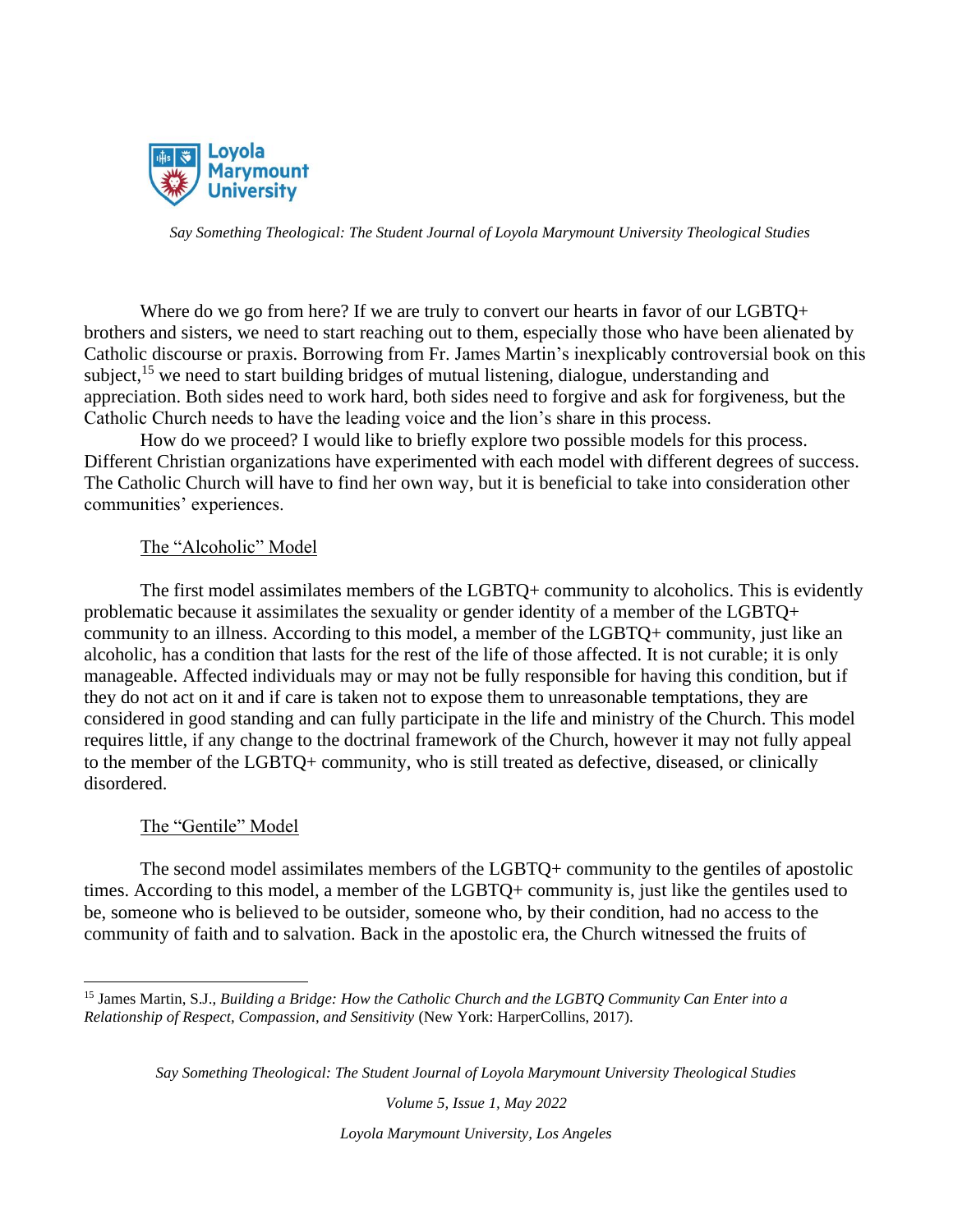

conversion in the gentiles and was forced to go back into Scripture and Tradition, to re-read and reinterpret God's revelation to find that the fullness of truth and good was not in exclusion, but in inclusion. After a period of struggle and heated debates, and once a bare minimum of conduct and decorum was established, the gentiles were received into full membership in the community of faith.

This model is likely to be much more appealing to the member of the LGBTQ+ community, but it would require the Church to go through an exercise that, although performed in the past, she seems to be unwilling or perhaps unable to go through today. The key to this model is having readily available testimonials of faith, conversion, and fruits of the Holy Spirit in those considered to be outsiders. The current situation with members of the LGBTQ+ community is such that is exceedingly difficult to make those testimonials easily visible to the Church, especially to those in authority within the Church. The assumption is that the sexually active member of the LGBTQ+ community is doing something wrong and everything they do will be judged from that perspective. Church authority is unlikely to see grace in these stories, because of their prejudice to see sin.

#### **Reflections and Conclusion**

When discussing the treatment members of the LGBTQ+ community have in his own Church, Matthew Vines says: "What can affirming Christians do to be agents of transformation on this central issue of our time? You can walk in the light you now have. You can speak the truth, beginning with your most powerful instrument of change—your life."<sup>16</sup>

In our Christian tradition, the ultimate criterion for discernment is the fruits, the ultimate consequences of a course of action. It is the quality of the fruit what ultimately reveals the quality of the root. Martin Luther expressed it as "Good works do not make a good man, but a good man does good works; evil works do not make a wicked man, but a wicked man does evil works."<sup>17</sup> We have shown that the fruits of exclusion of members of the LGBTQ+ community from the life and ministry of the Church bears fruits of injustice, violence, alienation, unbelief and ultimately death. It should be clear this situation is wrong and needs to be corrected. The members of the LGBTQ+ community who seek to be part of the life and ministry of the Church are seeking not only something that is casually good for them. Their desire is to fulfill their rights and duties as followers of Christ.

This problem will not be corrected by capitulating our teachings and our values, rather by living them to the fullest. Christ is the model. He never rejected anyone; he never demanded perfection from

*Volume 5, Issue 1, May 2022*

<sup>&</sup>lt;sup>16</sup> Matthew Vines, *God and the Gay Christian* (New York: Convergent Books, 2014), 165.

<sup>17</sup> Luther, *Selections,* 69.

*Say Something Theological: The Student Journal of Loyola Marymount University Theological Studies*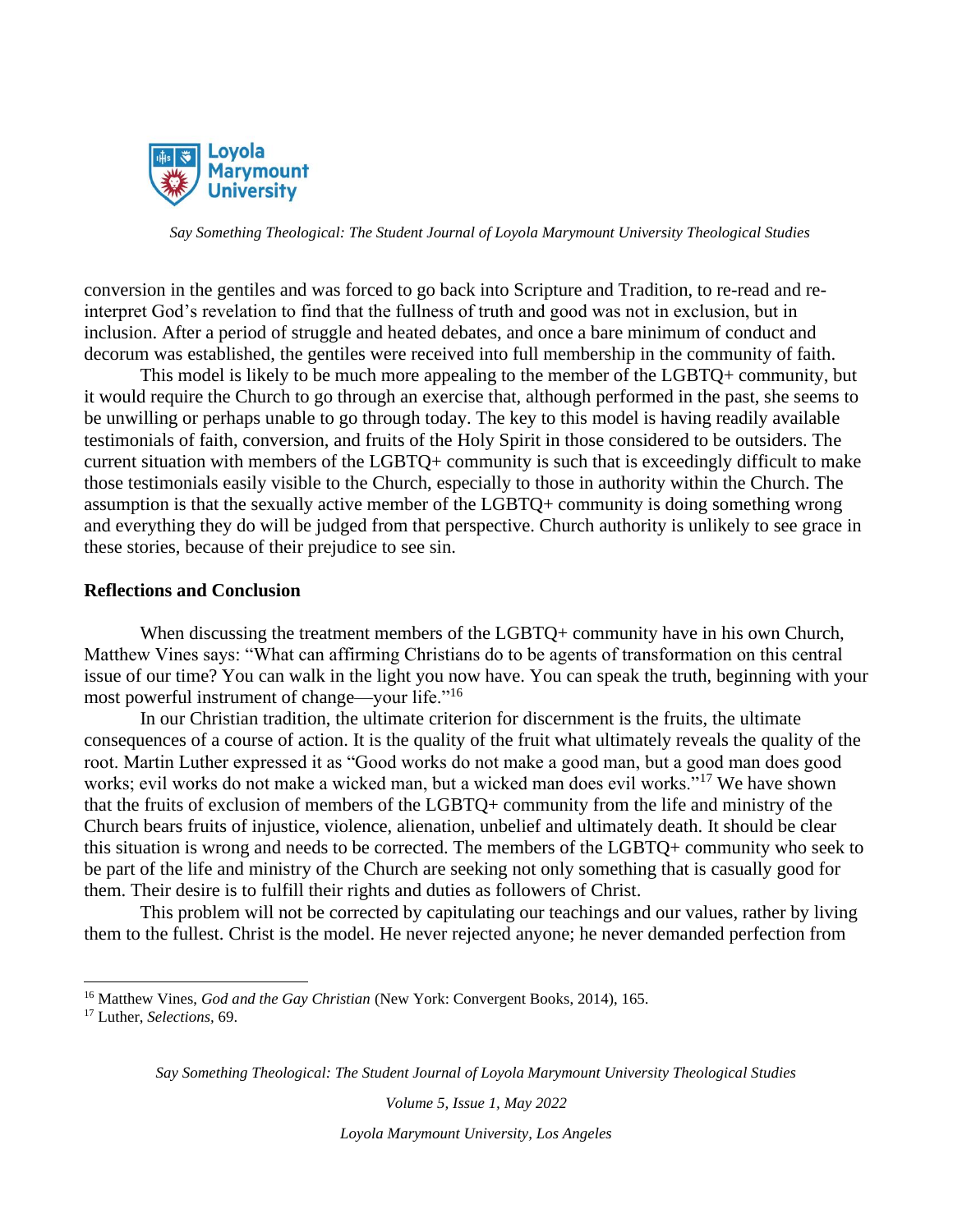

anyone before agreeing to meet them and treat them with respect and compassion. Zacchaeus repented from his wrongdoings after his encounter with Christ, not as a condition to have the encounter; the woman caught in adultery was told to sin no more after being told she was not condemned; Levi was made an apostle right at his tax collector's table; the Samaritan woman was not asked to regularize her complicated marital situation before being made a missionary to the people in her town.

This is our tradition. This is our way.

## **Bibliography**

- Aquinas, St. Thomas. *Introduction to St. Thomas Aquinas*. Edited By Anton Charles Pegis. New York: The Modern Library, 1948.
- Catholic Church. *The Catechism of the Catholic Church*, 2ed. The Vatican: Libreria Editrice Vaticana, 2012.
- GeekyJustin. Former "ex-gay" leader Alan Chambers: "No one changes their sexual orientation. It doesn't happen". YouTube video. 1:07:47. July 2, 2019. https://youtu.be/IJQCO8c1cRk?t=1613.
- King, Martin Luther, Jr. *I Have a Dream: Writings and Speeches That Changed the World*. Edited by James Melvin Washington. San Francisco, CA: HarperOne, 1992.
- Luther, Martin. *Selections from His Writings*. Edited by John Dillenberger. New York: Anchor Books, 1962.
- Martin, James S.J. *Building a Bridge: How the Catholic Church and the LGBTQ Community Can Enter into a Relationship of Respect, Compassion, and Sensitivity*. New York: HarperCollins, 2017.
- Ryan, Caitlin, David Huebner, Rafael M. Diaz, and Jorge Sanchez. "Family Rejection as a Predictor of Negative Health Outcomes in White and Latino Lesbian, Gay, and Bisexual Young Adults." *Pediatrics: Official Journal for the American Academy of Pediatrics* 123, no. 1 (Jan 2029): 346- 352. [https://pediatrics.aappublications.org/content/123/1/346?download=true.](https://pediatrics.aappublications.org/content/123/1/346?download=true)

*Say Something Theological: The Student Journal of Loyola Marymount University Theological Studies*